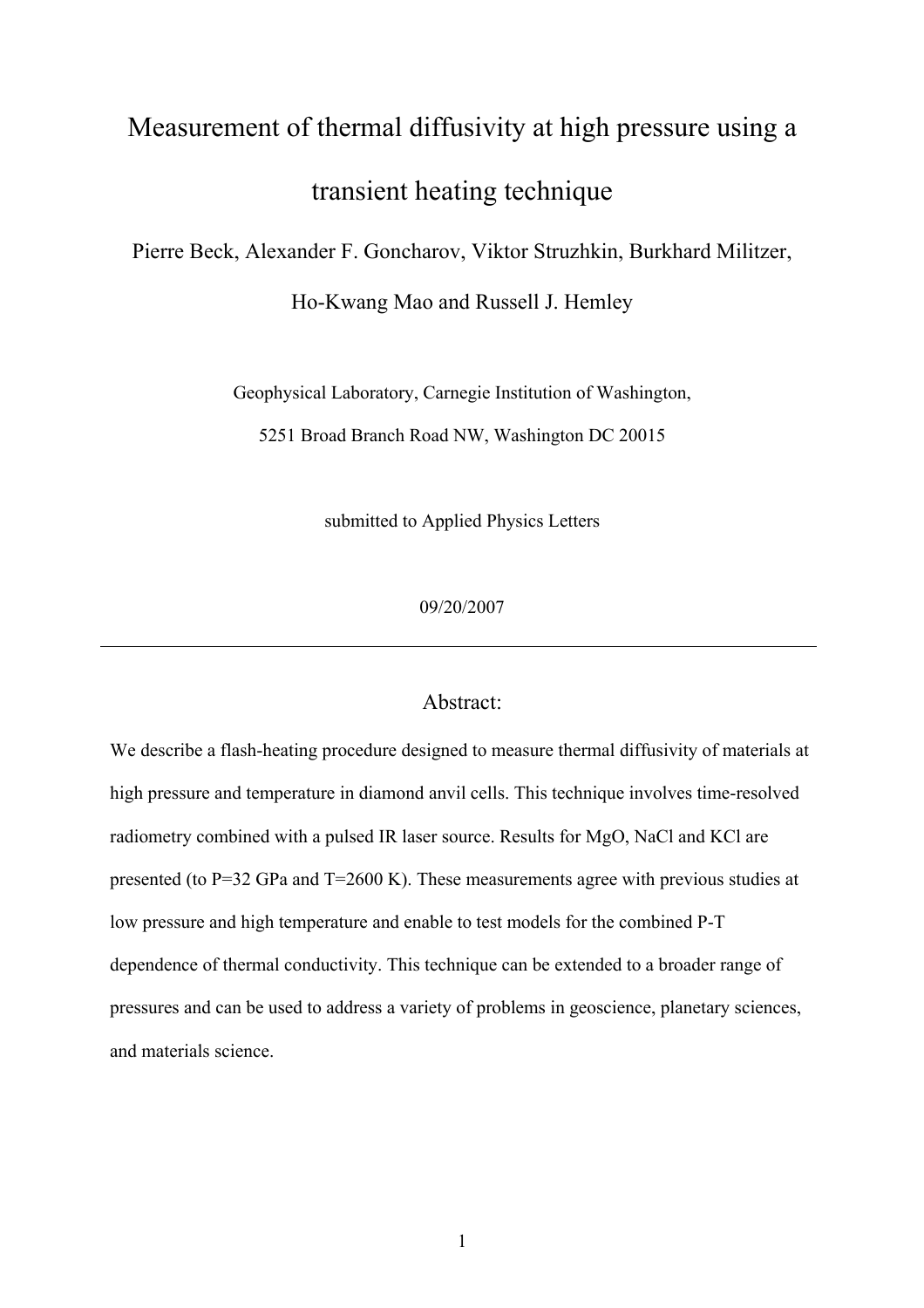#### Main text:

At the macroscopic level, heat transport is characterized by thermal conductivity *k* (W/mK), as given by the heat transport equation  $\rho C_n \frac{dI}{dt} = k\Delta T$ *dt*  $\rho C_p \frac{dT}{dt} = k\Delta T$  (where  $\rho$  is the material density and  $C_p$  is the heat capacity). In non-metallic crystals, conductive heat transport originates from lattice vibrations through multiple phonon interactions, which are difficult to predict theoretically<sup>1</sup>. Measurements of thermal conductivity usually involve determination of the temperature gradient across the sample subjected to a steady heat flow<sup>2</sup>, or a phase shift in a thermal signal with regard to a periodic perturbation<sup>3</sup>. Recently, a pulsed plane-wave technique<sup>4</sup> was developed that improves the accuracy of thermal conductivity measurements. Nevertheless, there are strong limitations because of geometrical constraints and the presence of materials that have thermal conductivity which is strongly dependent on pressure and temperature. These constraints become even more severe at higher pressure, because of increased spatial limitations and inaccuracies in temperature determination. To date, accurate measurements of the thermophysical properties have been reported up to a few gigapascal<sup>1,4</sup> pressures using these conventional methods. Simple predictive models for *P-T* dependence of the thermal diffusivity have been developed instead  $(e.g., Ref.<sup>1</sup>)$  which are useful for certain applications; predictions related to changes in the crystal structure<sup>5</sup>, to spin transitions, or disorder effects need to be better developed.

Static experiments at substantially higher pressure (>20 GPa) require the use of diamond anvil cell (DAC) techniques. Only one pulse heating thermal diffusivity study was performed in the gem anvil cell<sup>6</sup>. It was limited to 2 GPa and close to room temperature. Impulsively stimulated light scattering (ISLS) enables to study the relaxation of a periodic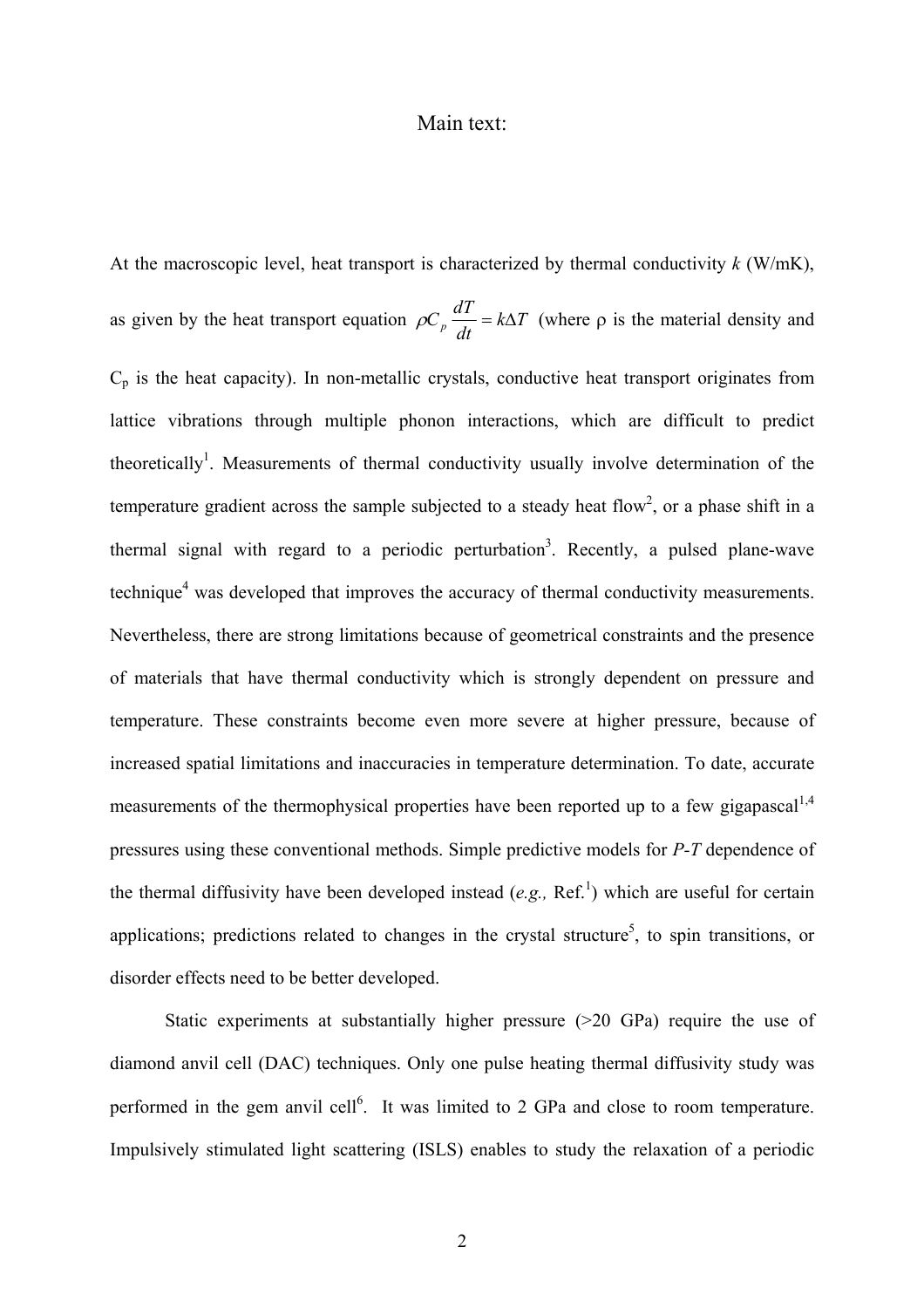heat wave on the surface of a sample. This technique was adapted to the  $DAC<sup>7</sup>$ , but measurements to pressure above 10-20 GPa were restricted by sample size consideration. Similar to ambient pressure flash-heating approach, the experiment we present is a non steady state method, in which time resolved temperature variations are measured. The technique is inspired by the plane wave technique<sup>4</sup> and has been adapted to match the size constraints required by conventional diamond-anvil cell (DAC) studies.

In these experiments, thin iridium foils  $(40x40x0.1 \mu m)$  were loaded in symmetrical DACs. The pressure transmitting media was chosen as the material of study, in our case KCl, NaCl or MgO. Platelets  $(\sim 100x100x10 \,\mu m)$  of the solid media were obtained by compacting a powder in a moissanite anvil-cell (MAC) and were positioned on the tip of each diamond anvil. This procedure avoids deformation of the Ir foil upon compression and ensures to have a substantial amount of the material between the metallic coupler and the diamond. The Ir coupler was heated by absorption of 8 ns IR laser pulse (1064 nm, YAG) with the 10-20 kHz repetition rate. The laser is focused into the sample by a special aberration-corrected longfocal length lens (120 mm) to a Gaussian spot of approximately 30 micrometers diameter. The laser power and the repetition rate must be chosen in such a way that the coupler temperature must go back to the initial temperature (or sufficiently low steady temperature) after each shot. The thermal emission of the Ir surface is then collected by an all-reflective microscope and transferred by a relay optics (two off-axis paraboloids) to the entrance slit of an imaging spectrograph (ANDOR SHAMROCK, 300 g/mm grating) equipped with a multichannel gated CCD (ANDOR iStar Intensified), typically using a 10 ns gate.

Unlike previous studies using pulsed laser DAC methods $\delta$ , our use of a gated detector enables to monitor thermal emission in the time domain with as small as 5 ns time resolution. The delay time between the laser arrival and probe window is controlled electronically by using a delay generator triggering the detector, and the measurements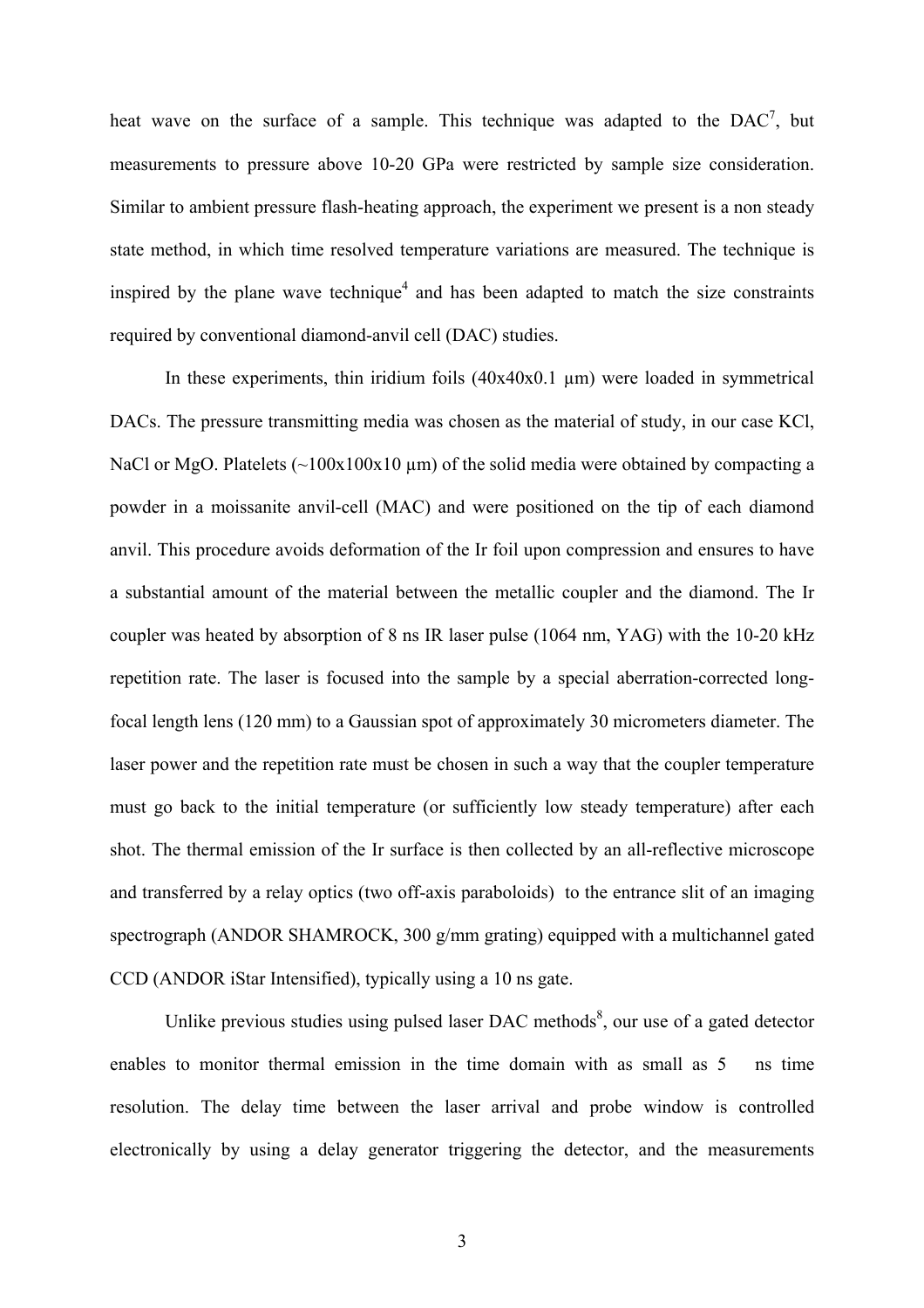correspond to averaging over approximately 20,000 cycles. The thermal emission spectra were corrected to the spectrometer transfer function ( determined be measuring the emission spectrum of a standard spectral irradiance ribbon-filament lamp) and converted into absolute temperature using Wien's law. The accuracy of temperature measurements was tested by measuring platinum melting point and is within 50 K (a current was applied to a Pt wire located on the focal point of the microscope, and melting was diagnosed as a discontinuity in the current/temperature curve). The temperature profile across the heating spot was determined by analyzing the variation of spectra along the vertical (nondispersive) spectrograph direction, and the temperature distribution was found to be flat in at least a 20 µm area, no broadening of the hot spot with delay was detected. Varying detector delay enables one to study the foil surface temperature in the time domain. Since the absorber is thin, its temperature will equilibrate over a short time scale (of the order of a nanosecond). Heat loss will then be only controlled by diffusive exchange with the surrounding media and can be considered as 1D.

Typical experimental results for KCl and MgO are presented in Figure 1. We measured temperatures until the samples were cooling down to about 1500 K. Variations of the thermal diffusivity with pressure are clearly seen for KCl since the typical temperature relaxation time varies by a factor of 3 between 3 and 15 GPa (Fig. 1). The effect is reduced for MgO. From these curves, thermal diffusivity was inferred by modeling the measured temperature-time profiles using a finite difference method. These calculations solve the one dimensional diffusion equation<sup>9</sup>. The thinness of the foil with regard to our heating spot size (1/200 ratio) enables use of the planar approximation in solving the diffusion equation<sup>10</sup>. This hypothesis was tested by comparing with a set of 3D calculations. Our model assumes a temperature independent thermal diffusivity coefficient D  $(D=k/\rho C_p)$  since temperature variation of thermal diffusivity in our temperature range is limited (see for instance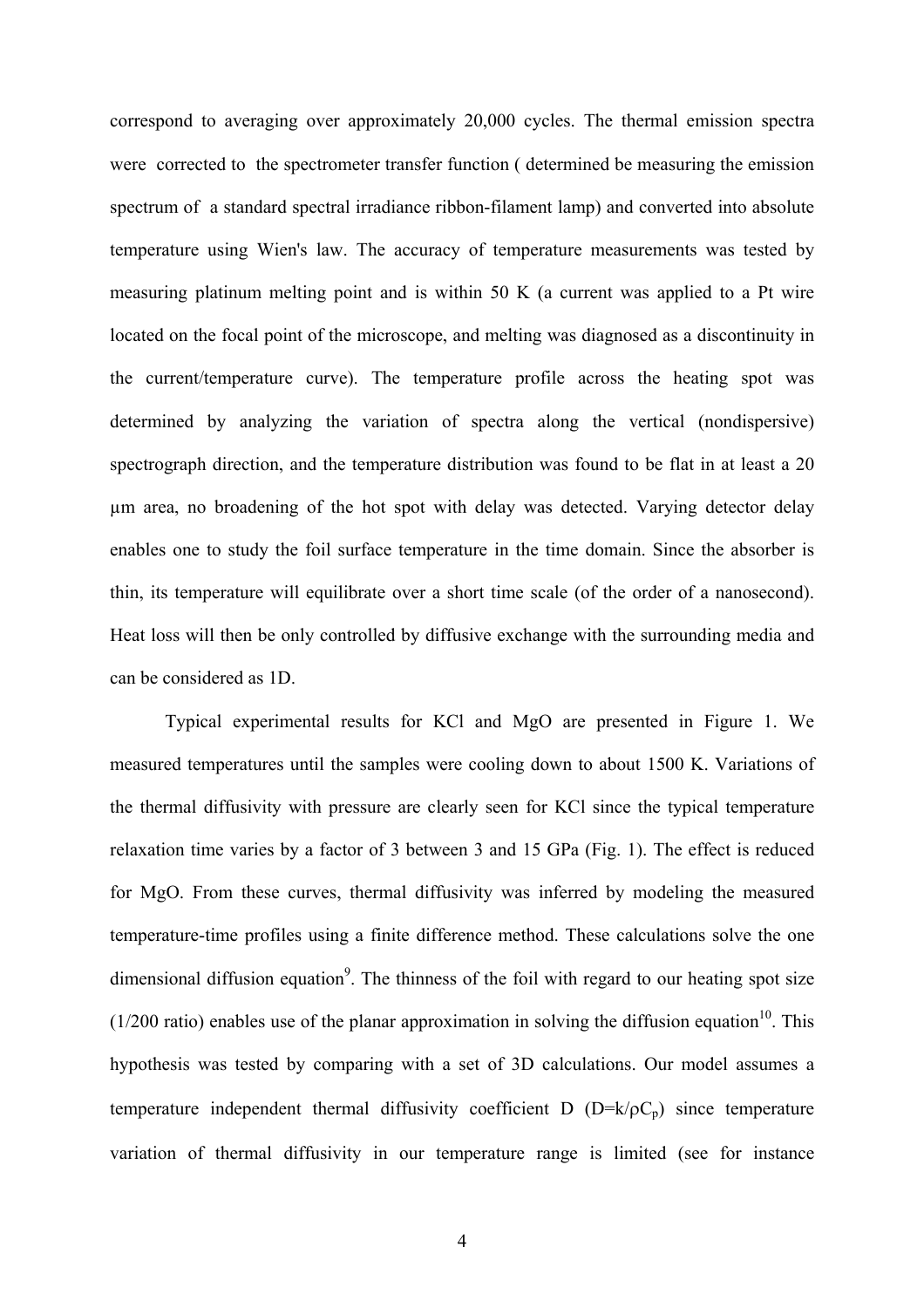Hofmeister compilation<sup>11</sup>), and below our analytical uncertainty. Since the typical diffusion length scale is L ~ 1  $\mu$ m (L ~  $\sqrt{Dt}$ , with D=10<sup>-6</sup> m<sup>2</sup>s<sup>-1</sup> and t=1000 ns), our measurements are unlikely to be affected by the foil position inside the DAC. The errors in Figs 1 to 4 are estimated from the reproducibility of the measurement (i.e. if the same sample at the same power at the same delay is measured many times in a row and standard deviation is calculated). The estimates for D at the lowest pressure studied here are compared with published data for NaCl, KCl and MgO  $12,13$  as a function of temperature at ambient pressure in Fig. 2. For MgO, we observe a fair agreement between our measured value at 6 GPa and 2500 K, and a previous room pressure extrapolation to high temperature<sup>11</sup>. For NaCl and KCl, at the lowest pressure studied, D was estimated in the melt region. The value we obtained is slightly higher than the ambient pressure high-temperature measurements for molten NaCl and  $KCl<sup>14</sup>$ ; the difference could be due to the effects of pressure (see Fig. 3). Although upon crystallization latent heat should be released and a temperature plateau may occur around the melting point, it was not observed in our temperature-time profiles. The duration of the plateau is unknown and its observation would probably require improved time-resolution (~1 ns).

Different models have been proposed to express variations of *k* with compression. Details on the models described below can be found in the literature (i.e. Ross et al., 1984; Hofmeister, 2001). One should remark that those models are over-simplified since they do not take into account the full phonon spectra, and then phonon branches crossing upon compression (scattering channels can be opened or closed as pressure increases leading to complex behaviour).

A convenient way is to define the density dependence through the *g* parameter:

$$
g = \left(\frac{\partial \ln k^{lat}}{\partial \ln \rho}\right)_T \tag{eq.1}
$$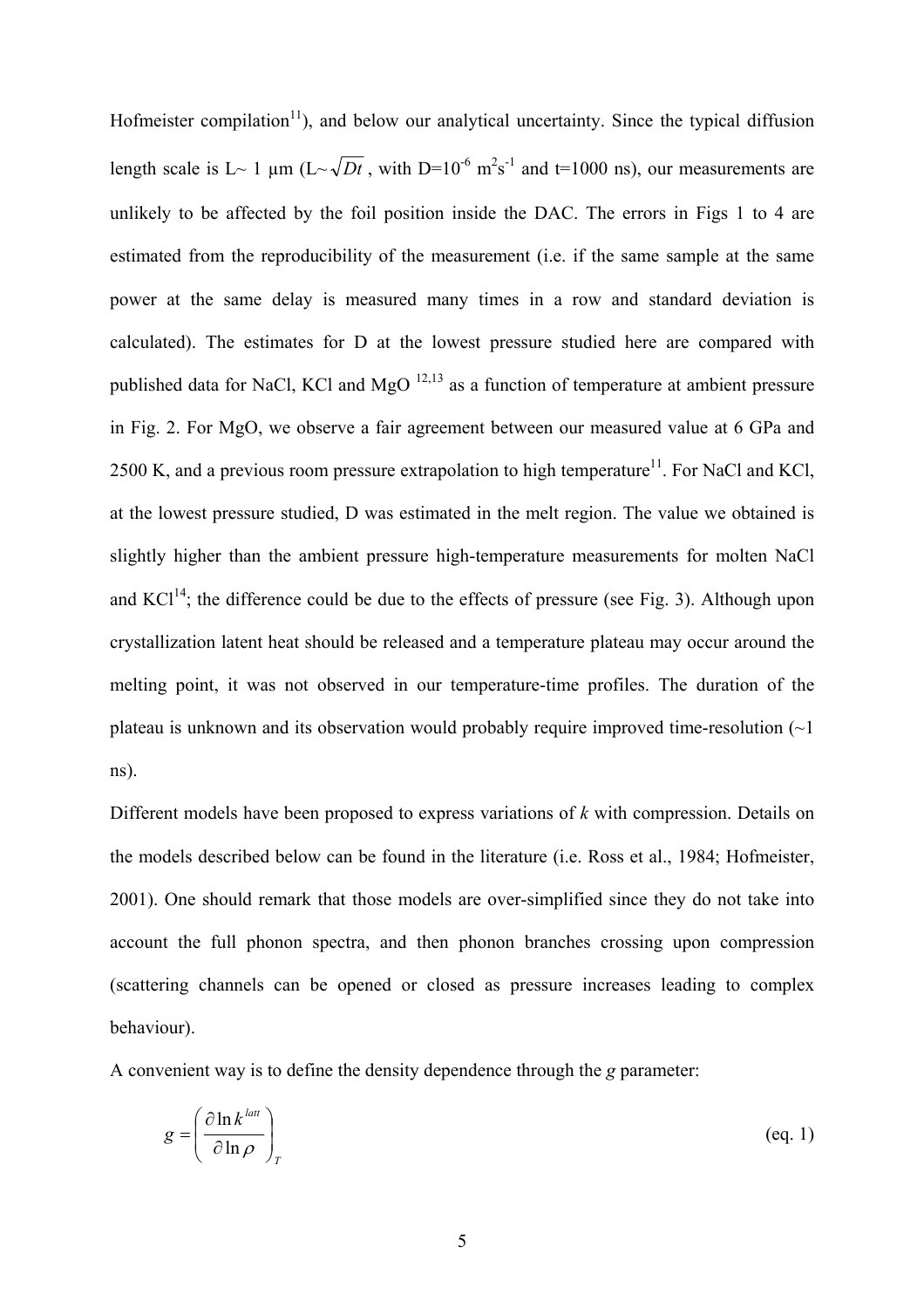According to Ross et al. (1984) *g* for non-metallic solids can be as approximated by:

$$
g = 3\gamma + 2q - \frac{1}{3}
$$
 (eq. 2)

γ can be approximated as the thermodynamic Grüneisen parameter and q is its density dependence *T*  $q = \frac{\text{cm}}{\text{a} \ln a}$  $\left(\frac{\partial \ln \gamma}{\partial \ln \rho}\right)$ ⎝  $\sqrt{}$ ∂  $=\left(\frac{\partial}{\partial x}\right)^2$ ρ γ ln  $\left(\frac{\ln \gamma}{\epsilon}\right)$  which may be considered a measure of bulk anharmonic effects.

For the three materials we studied, the photon mean free path is much larger than the sample size. We can thus reasonably neglect the radiative contribution to thermal diffusivity  $(k^{rad}< <sup>15</sup>. Then:$ 

$$
g = \left(\frac{\partial \ln k^{latt}}{\partial \ln \rho}\right)_T \approx \left(\frac{\partial \ln k^{Tot}}{\partial \ln \rho}\right)_T
$$

The results obtained for *g* are presented in Fig. 3 and the values are significantly lower than measurements obtained up to 2 GPa for a variety of crystal structures, including our materials of study  $(g=6-12)^1$ . This difference can be explained by a decrease in anharmonic effects with pressure (q→0), in which case *g* should decrease to 3γ-1/3 for solids. Although measurements of *g* performed in liquids typically showed lower values than for solids (g≈3), this difference could not be resolved between molten and crystalline KCl within our experimental uncertainty.

Finally, our measurements enabled us to test the validity of models that have been proposed for the density dependence of lattice thermal conductivity. Hofmeister (2001) included optical phonon contributions and considered the following pressure dependence of k,

$$
\frac{d \ln(k^{Lat})}{dP} = \frac{\frac{1}{3} + 4\gamma}{K_0 + K_0'P} \tag{eq. 3}
$$

Neglecting the volume dependence of γ (q≈0) the pressure dependence of *k* can be expressed as: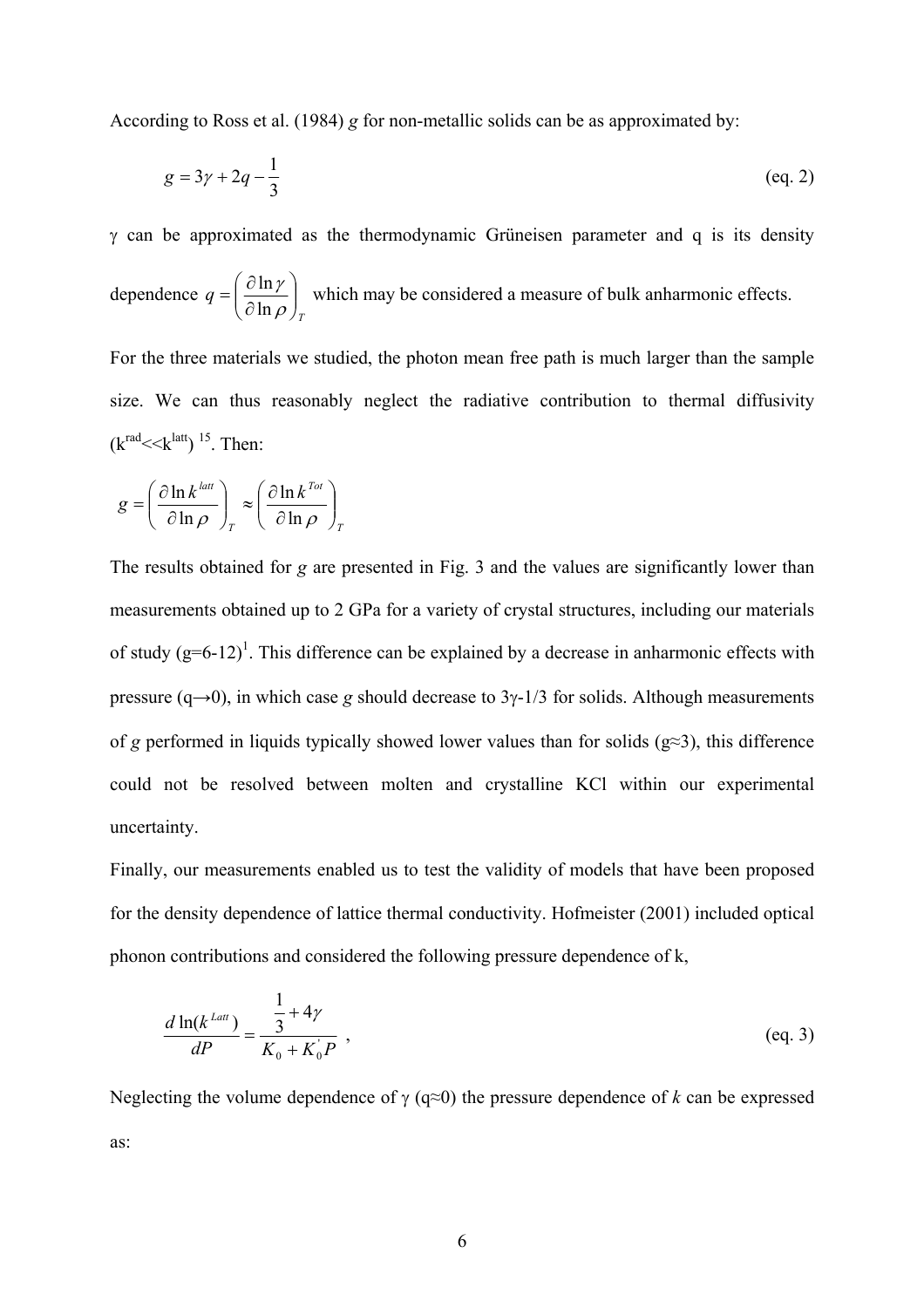$$
k_{(P,T0)}^{Latt} = k_{P0,T0} \left( 1 + \frac{K_0 P}{K_0} \right)^{\frac{1}{3} + 4\gamma}, \tag{eq. 4}
$$

Since  $4\gamma + 1/3 \sim K_0$ , equation 4 simplifies into a linear dependence of  $k^{L}$  with pressure:

$$
k_{(P,T0)}^{Latt} = k_{P0,T0} \left( 1 + \frac{K_0^{\dagger} P}{K_0} \right) \tag{eq.5}
$$

The Ross<sup>1</sup> and Hofmeister<sup>11</sup> models were applied to MgO using the measured equation of state<sup>16</sup> (Fig. 4). We calculated the expected density dependence of thermal diffusivity using Hofmeister eq. 4 (model 1), and eq. 5 (model 2). We note that Hofmeister (2001) approximation that  $4\gamma + 1/3 \sim K_0$  implies a difference in thermal diffusivity of ~50 % at 40 GPa using the values obtained from the experimental  $K_0$  and  $\gamma$  (though there are uncertainties in those two parameters). We also calculated the density dependence of thermal diffusivity expected using Eq. 1 and two values of g. The first *g* value is chosen to be equal to experimental measurements up to 5 GPa  $(g=9.5)^{17}$ . The second value corresponds to  $g=3y 1/3=4.3$  which refers to quasi-harmonic behavior. Extrapolation of the Ross *et al.*<sup>1</sup> model using values of *g* measured at low pressure overestimates the pressure variation of D. This suggests that the simple extrapolation of eq. 1 with the low pressure value of *g* (0-5 GPa) is not valid, at least in the case of MgO. Our results are consistent with the simplified model of Hofmeister<sup>11</sup> or the use of Ross *et al.* formalism with  $q=0$ .

In conclusion, we have presented a straightforward approach that enables the measurements of thermal diffusivity at high pressure-temperature conditions with the accuracy sufficient to validate the available theoretical models. Our results are in agreement with the lower *P-T* experimental data available from the literature. Future improvement includes the use of a shorter laser pulse  $(-1 \text{ ns})$ , and detector gate  $(-1 \text{ ns})$ . This technique can be in principle applied to up to megabar pressures allowing thermal diffusivity measurements in previously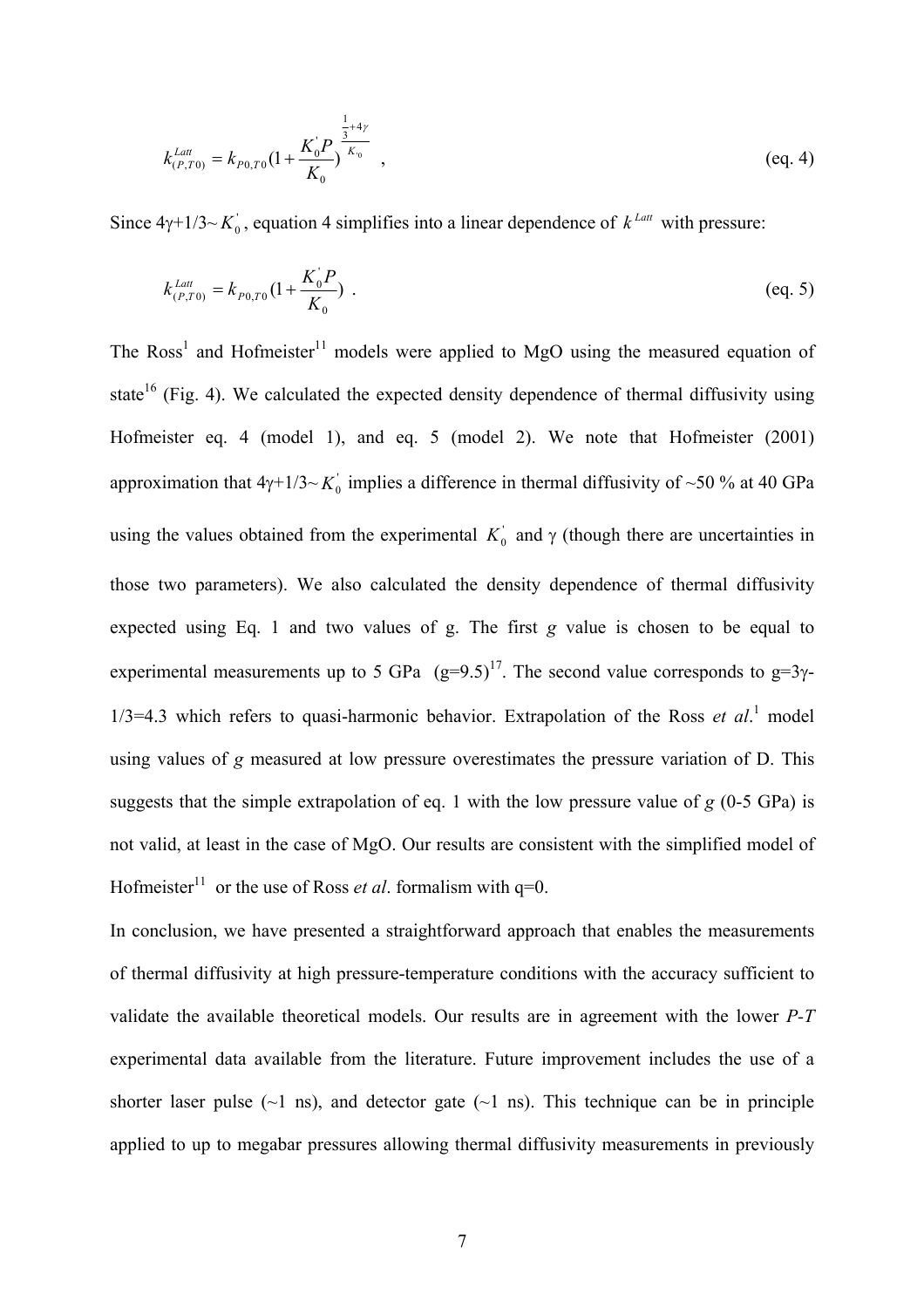unreachable P-T domains and enabling unique insights into the thermal state of planets.

Acknowledgements: J.J Dong is thanked for helpful comments on the manuscript. The Region Rhônes-Alpes and the Balzan foundation are greatly acknowledged for financial support (PB).

### References

- 1 R.G. Ross, P. Andersson, B. Sundqvist, and G. Bäckström, Rep. Prog. Phys. **47**, 1347-1402 (1984).
- 2 P. Andersson and G. Bäckström, Rev. Sci. Instrum. **46**, 205-209 (1976); P.W. Bridgman, Proc. Am. Acad. Arts Sci. **57** (77-127) (1922); S. Lussanna, Nuevo Cimento **15** (130-170) (1918).
- 3 T. Katsura, Geophys. J. Int. **122**, 63-69 (1995).
- 4 J. Pierrus and I. Sigulas, J. Phys. E: Sci. Instrum. **18** (307-313) (1985).
- 5 M.C. Roufosse and R. Jeanloz, J. Geophys. Res. (1983).
- 6 G.I. Pangilinan, H.D. Ladouceur, and T.P. Russell, Rev. Sci. Instrum. **71**, 3846-3852 (2000).
- 7 E.H. Abramson, J.M. Brown, and L.J. Slutsky, J. Chem. Phys. **115**, 10461 (2001); E.H. Abramson, L.J. Slutsky, and J.M. Brown, J. Chem. Phys. **111**, 9357 (1999); M. Chai, J.M. Brown, and L.J. Slutsky, Phys. Chem. Min. **23**, 470-475 (1996).
- 8 S. Deemyad, E. Sterer, C. Barthel, S. Rekhi, J. Tempere, and F. Silvera Isaac, Rev. Sci. Instrum. **76** (12), 125104 (2005).
- 9 J. Crank, *The Mathematics of Diffusion*. (Oxford Univ. Press, London, 1967), p.347.
- 10 S. Chen and C.P. Grigoropoulos, Applied Phys. Lett. **71**, 3191-3193 (1997).
- 11 A. M. Hofmeister, Science **283**, 1699-1706 (2001).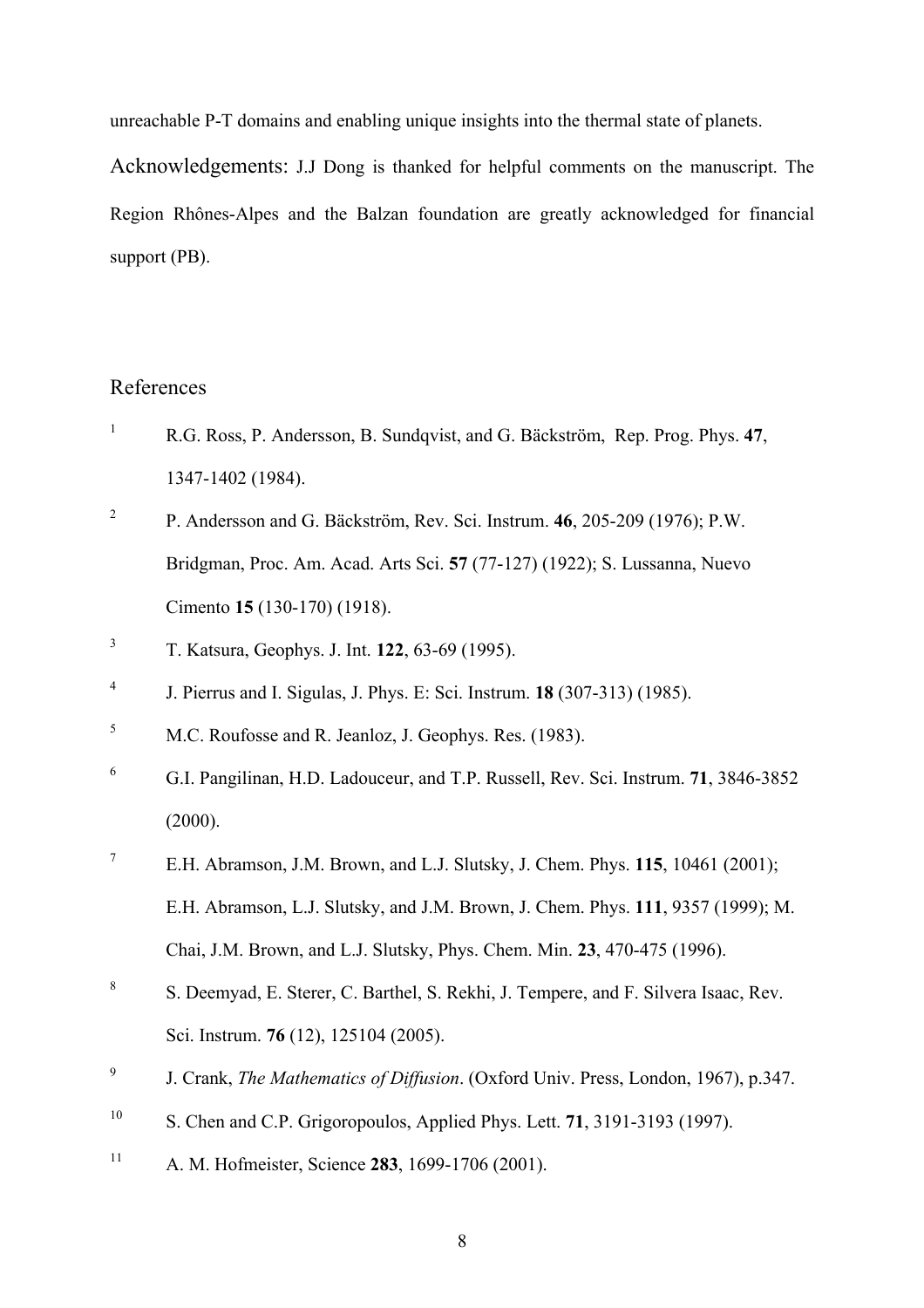- <sup>12</sup> H. Fujisawa, N. Fujii, H. Mizutani, H. Kanamori, and S. Akimoto, J. Geophys. Res. **73**, 4727-4733 (1968); Y. Nagasaka, M. Nakasawa, and A. Nagashima, Int. J. Thermophys. **13**, 555 (1992); A.V. Petrov, N.S. Tsypkina, and A. Logachev Yu, Sov. Phys.-Solid State **20**, 379 (1974).
- 13 H. Kanimori, H. Fujii, and J. Mizutani, J. Geophys. Res. **73**, 595 (1968).
- 14 R Boehler, M. Ross, and D.B. Boercker, Physical Review Letters **78**, 4589-4592 (1997).
- 15 A. M. Hofmeister, J. Geodyn. **40**, 51-72 (2005).
- 16 Y. Fei, Am. Min. **84** (272-276) (1999).
- 17 T. Katsura, Phys. Earth Planet. Int. **101**, 73-77 (1997).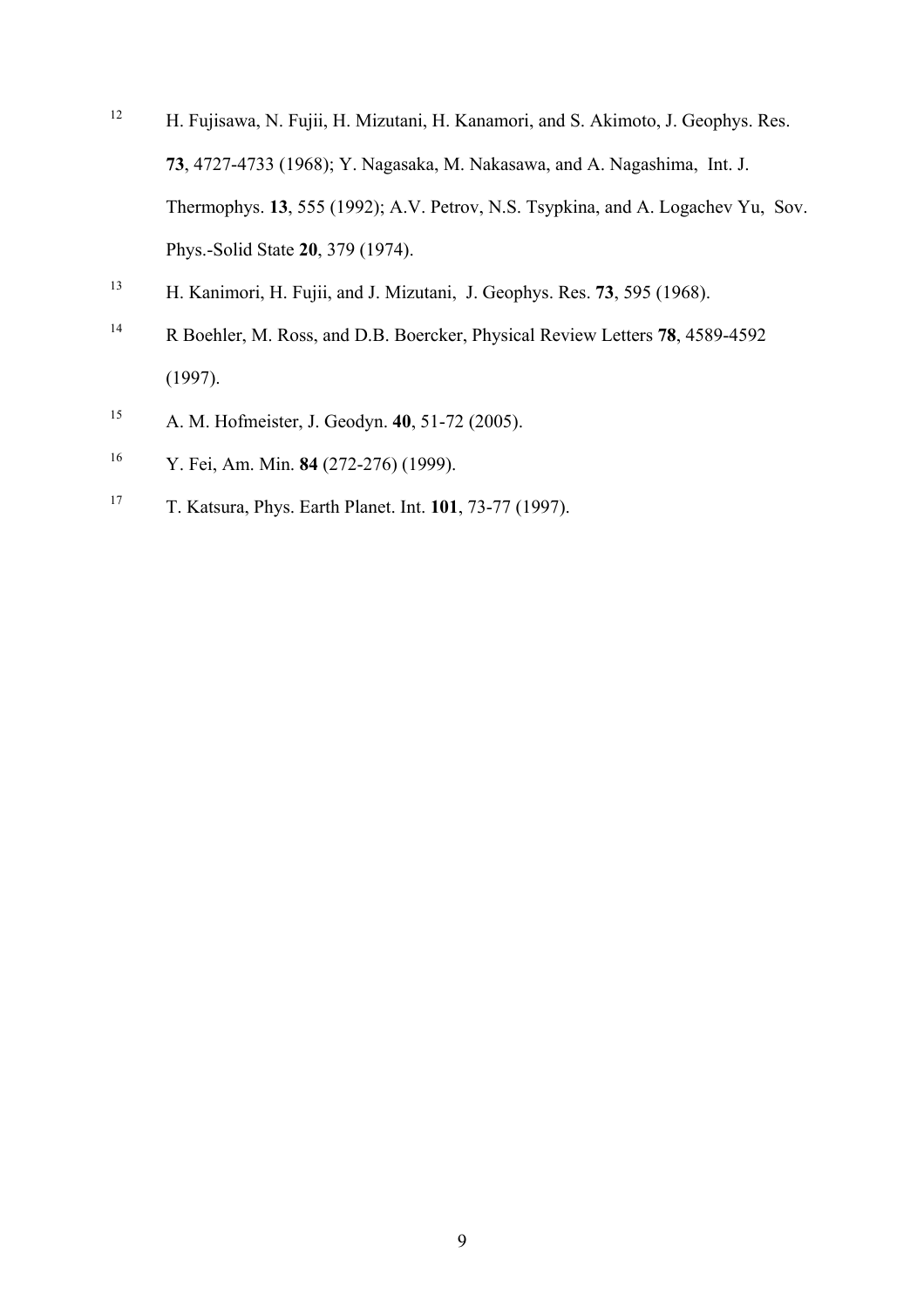#### FIGURE CAPTION

Figure 1 Time-resolved surface temperature of the iridium foil embedded in KCl (up) and MgO media. The insert shows a typical thermal emission spectra and the corresponding fit to Planck's law. The red dashed curve on the upper panel corresponds is a set of 3D calculations which confirms the validity of 1D approximation. The small black dots and gray shaded area of the lower panel show the IR pulse temporal shape.

Figure 2: Measured thermal diffusivity at low pressure and high-temperature for MgO, KCl and NaCl compared with literature data (see Ref. 12). Modelled temperature dependence are also presented and were calculated using Hofmeister (2001) formalism.

Fig.3: Compression dependence of thermal diffusivities measured for MgO, KCl and NaCl. Volumes were obtained from literature equation of state for MgO and B2 KCl, and molecular dynamics calculations for molten NaCl and KCl. Solid lines are the best fits to Ross model (eq. 1) while dashed line is calculated using Hofmeister (2001) model for MgO (eq. 5).

Figure 4: Pressure dependence of MgO thermal conductivity (T=2000 K).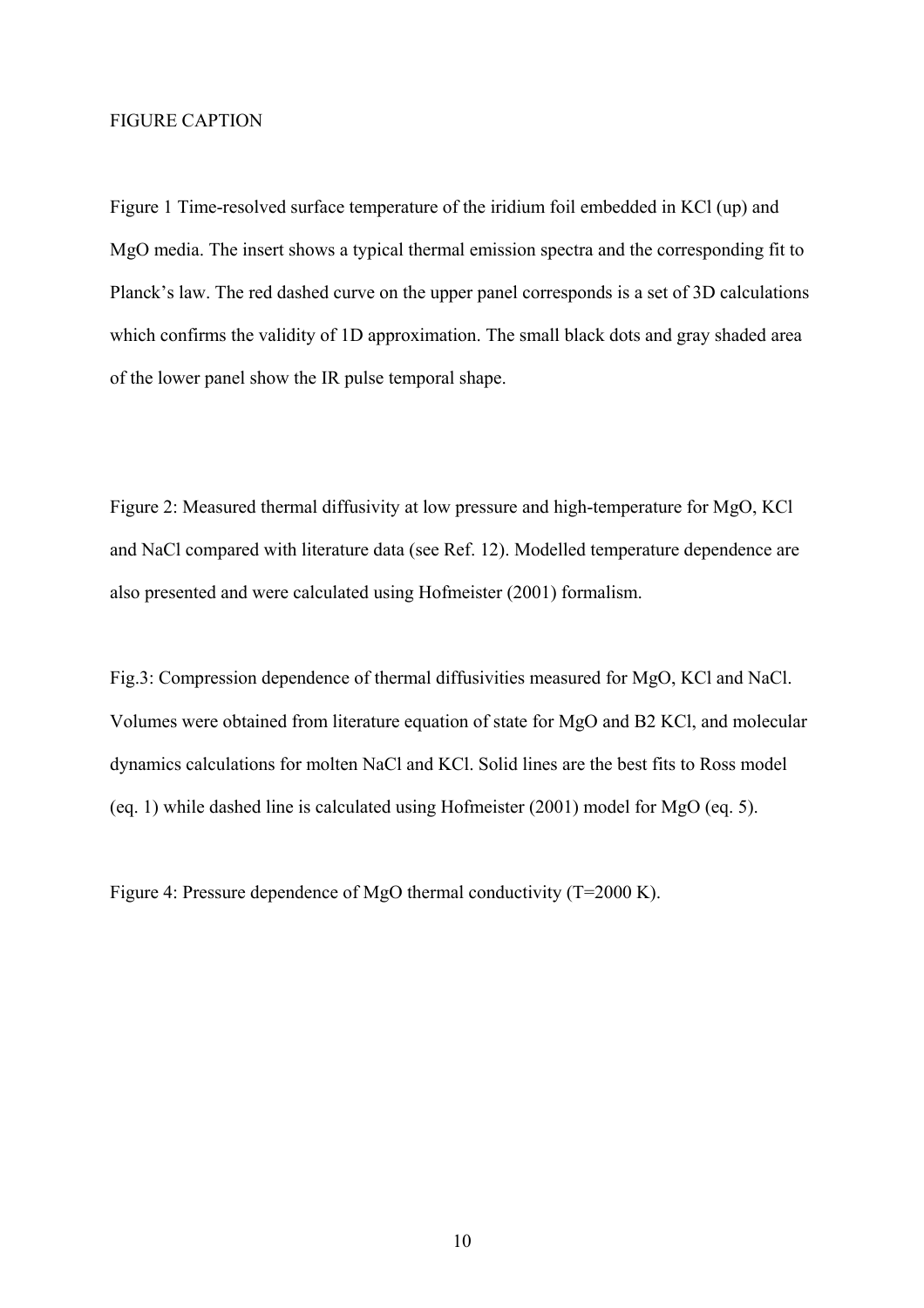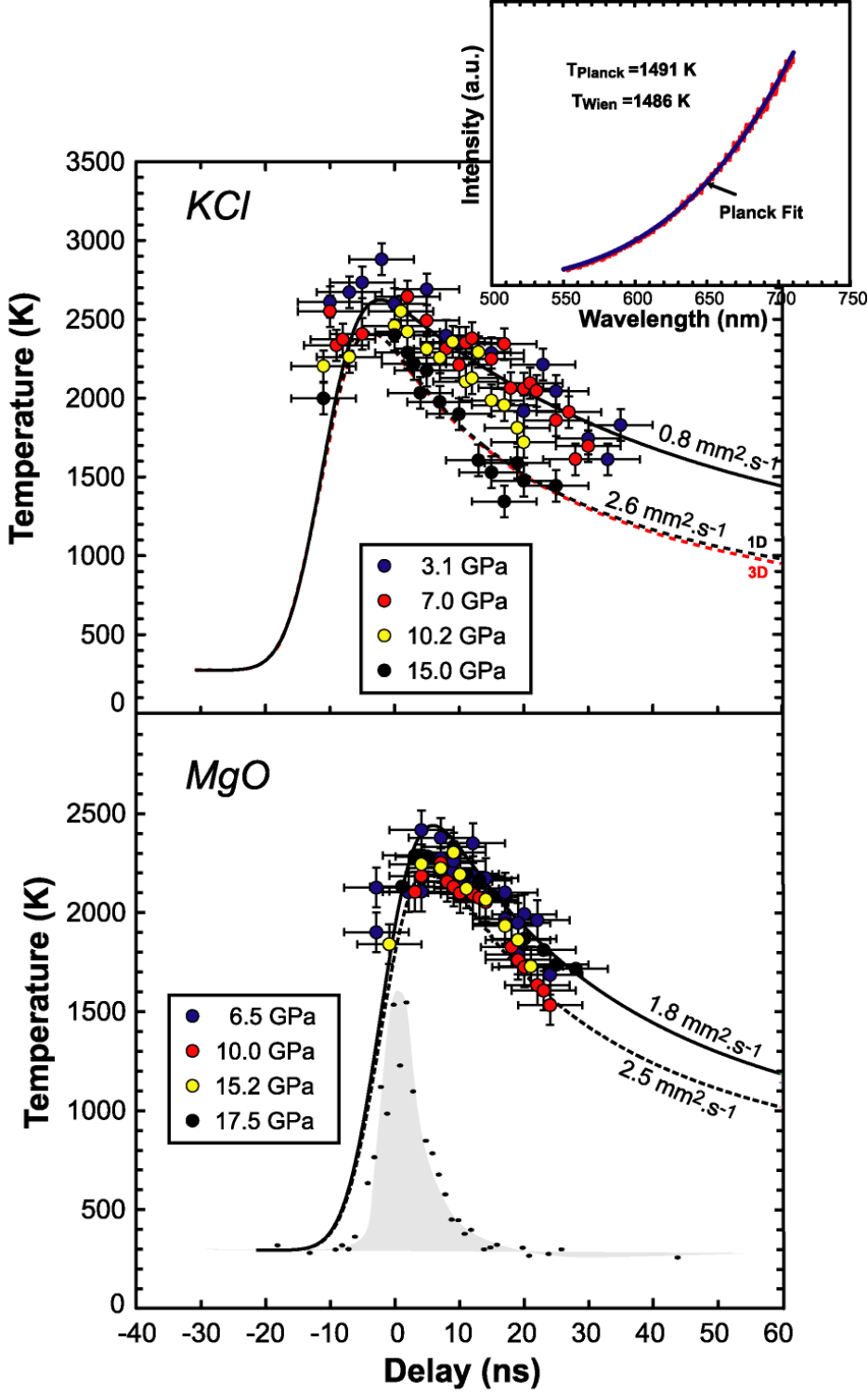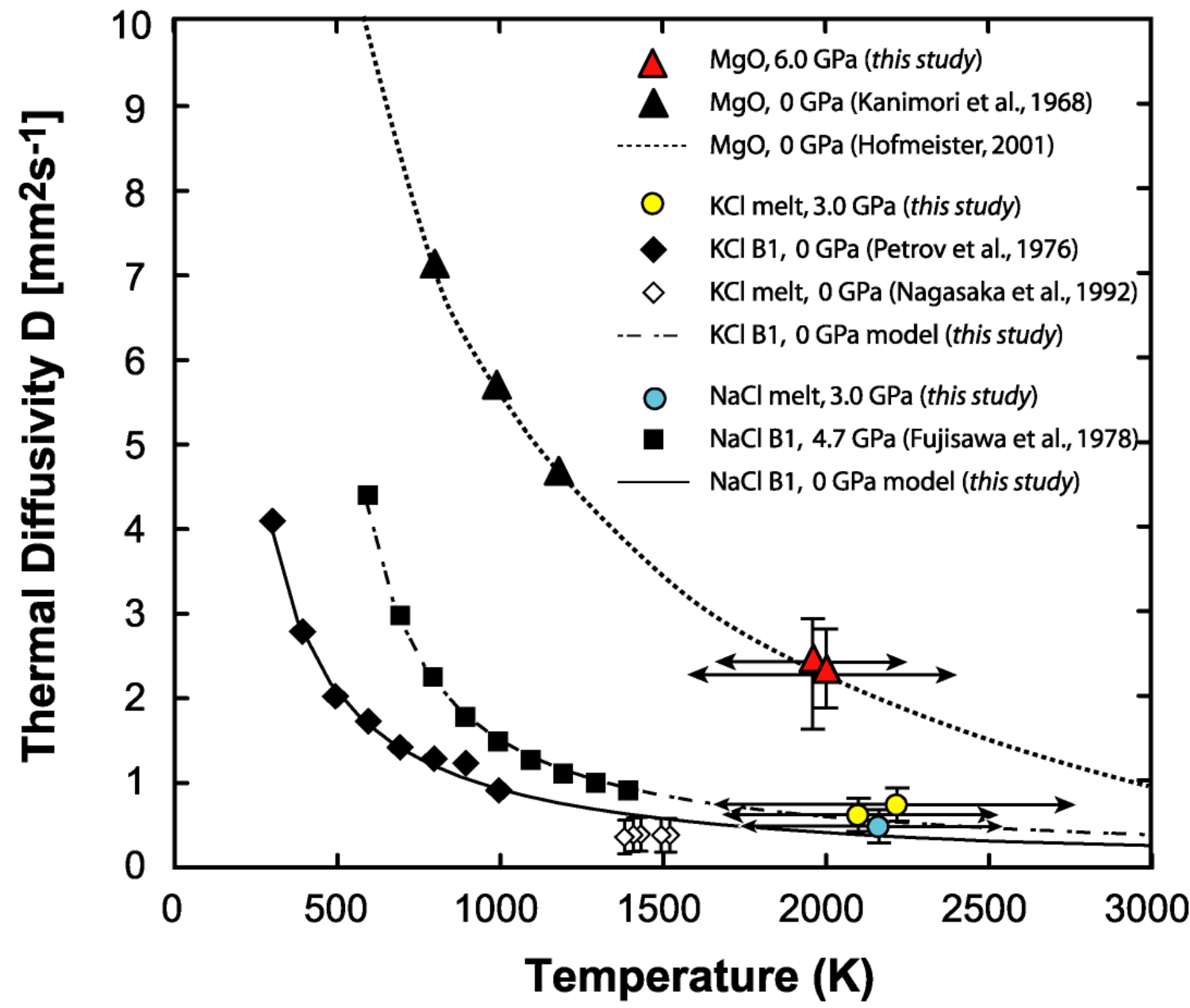